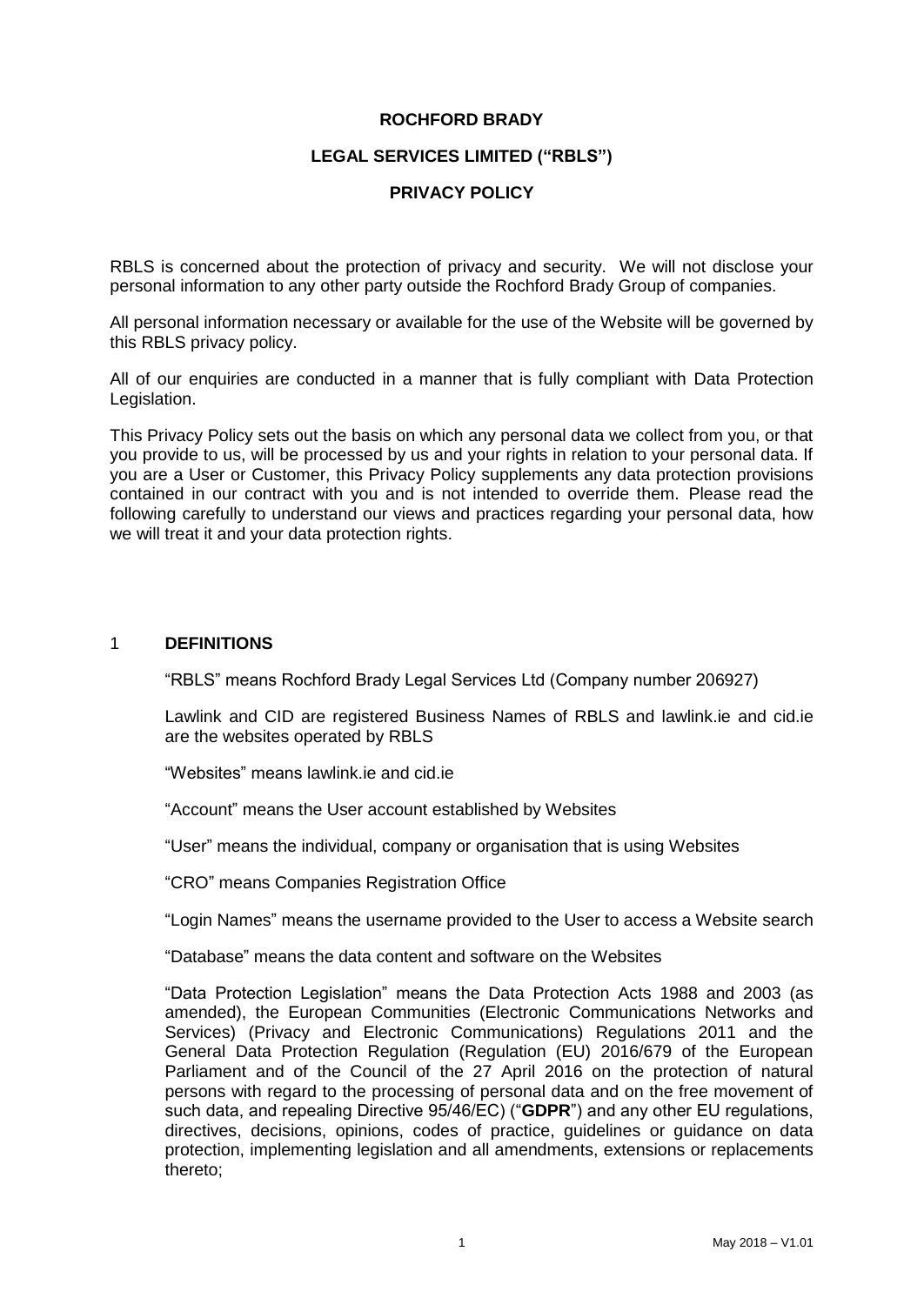# 2 **PERSONAL DATA WE COLLECT AND PROCESS**

When registering for a User account, on the Websites and/or browsing the Websites, we will collect and gather the following categories of personal data:

**Identity Data** such as first name and surname.

**Contact Data** such as your address, e-mail address, telephone number.

**Profile Data** such as your username and password.

**Financial Data**: such as your payment details, information about payments to and from you and other details of services you have purchased from us.

**Technical Data** such as internet protocol (IP) address, your login data, browser type and version, time zone setting and location, browser plug-in types and versions, operating system and platform and other technology on the devices you use to access the Websites.

**Usage Data** such as information about how you use the Websites and our Services.

**Marketing and Communications Data** such as your preferences in receiving marketing communications from us and third parties and your communication preferences.

### 2.1 **Personal Data**

Where we need to collect personal data by law, or under the terms of a contract we have with you (e.g. Terms and Conditions and you don't provide that personal data when requested, we may not be able to perform the contract we have or are trying to enter into with you (for example, to provide you with the website service). In this case, we may not be able to provide all or part of the relevant service.

### 2.2 **Data from Third Parties**

In providing services to clients we will use the search criteria in queries with third parties. In many cases the third parties are central or local government bodies. In some cases we will use agents to help us fulfil client needs. Some of the data provided by government bodies will be of a personal nature (e.g. details of Bankruptcies, Judgments, Company Directorships). This data is publicly available and in handling it we will comply with GDPR Legislation.

# 3 **HOW WE USE YOUR PERSONAL DATA**

- 3.1 We will only use your personal data when the law allows us to. Most commonly, we will use your personal data in the following circumstances :
- 3.2 Where we need to perform the contract (e.g. the Terms and Conditions) we are about to enter into or have entered into with you.
- 3.3 Where it is necessary for our legitimate interests (or those of a third party) and your interests and fundamental rights do not override those interests.
- 3.4 Where we need to comply with a legal or regulatory obligation.
- 3.5 Generally we do not rely on consent as a legal basis for processing your personal data other than in relation to sending direct marketing communications to you via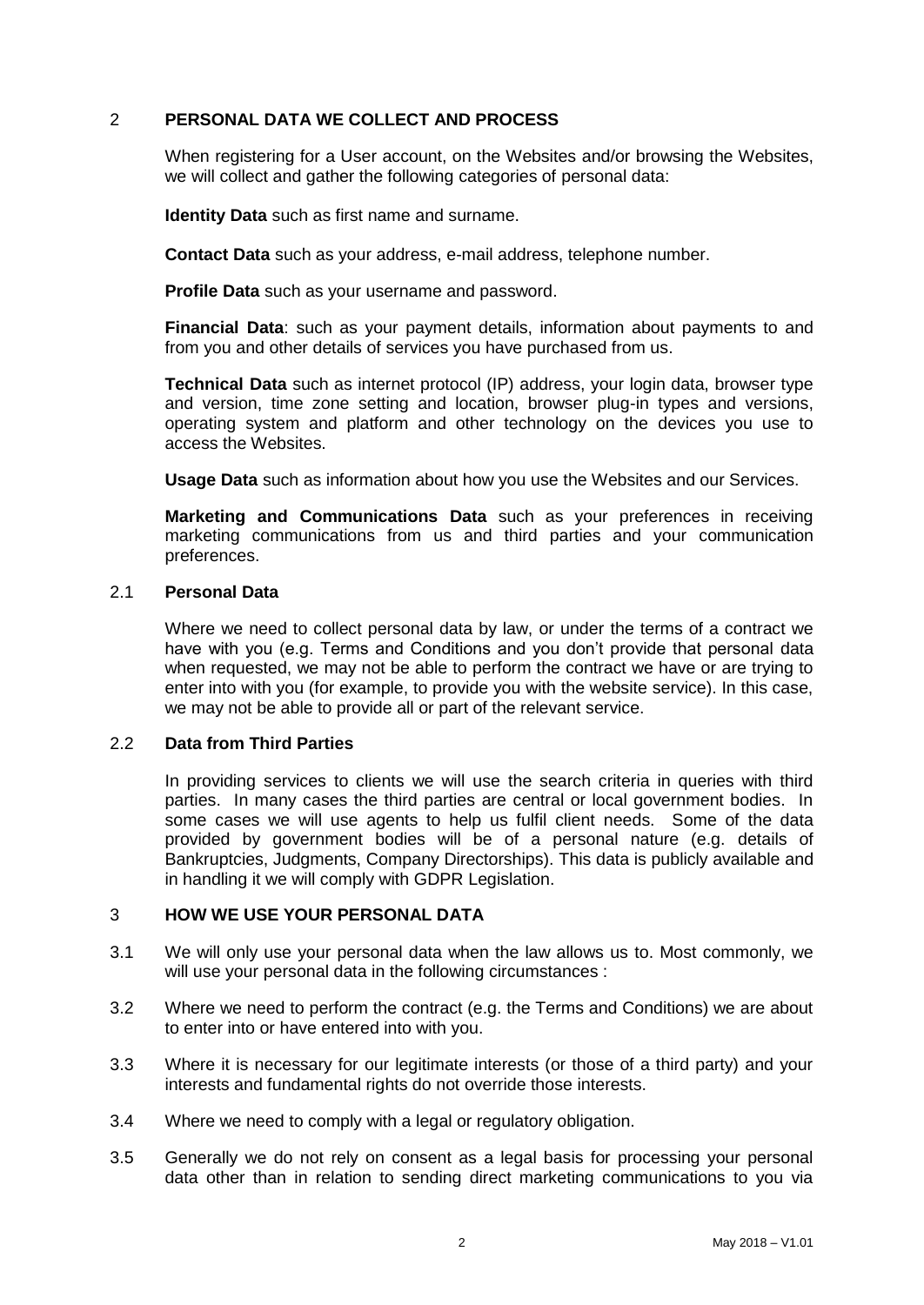email or telephone. You have the right to withdraw your consent at any time by contacting us.

- 3.6 We do not request from you and we request you do not provide any special categories/sensitive personal data (e.g. personal data relating to racial or ethnic origin, political or religious opinions, membership of a trade union, physical or mental health or condition or sexual life or orientation). This type of personal data is subject to special protections under EU law.
- 3.7 We may process your personal data for more than one lawful ground depending on the specific purpose for which we are using your personal data. Please contact us using the contact details provided below if you need details about the specific legal ground we are relying on to process your personal data.

### 3.8 **YOUR LEGAL RIGHTS**

Under certain circumstances you have rights under applicable data protection law in relation to personal data, namely:

• Request access to your personal data (commonly known as a "data subject access request"). This enables you to receive a copy of the personal data we hold about you and to check that we are lawfully processing it.

• Request correction of the personal data that we hold about you. This enables you to have any incomplete or inaccurate data we hold about you corrected, though we may need to verify the accuracy of the new data you provide to us.

• Request erasure of your personal data. This enables you to ask us to delete or remove personal data where there is no good reason for us continuing to process it. You also have the right to ask us to delete or remove your personal data where you have successfully exercised your right to object to processing (see below), where we may have processed your information unlawfully or where we are required to erase your personal data to comply with local law. Note, however, that we may not always be able to comply with your request of erasure for specific legal reasons which will be notified to you, if applicable, at the time of your request.

• Object to processing of your personal data where we are relying on a legitimate interest (or those of a third party) and there is something about your particular situation which makes you want to object to processing on this ground as you feel it impacts on your fundamental rights and freedoms. You also have the right to object where we are processing your personal data for direct marketing purposes. In some cases, we may demonstrate that we have compelling legitimate grounds to process your information which overrides your rights and freedoms.

• Request restriction of processing of your personal data. This enables you to ask us to suspend the processing of your personal data in the following scenarios: (a) if you want us to establish the data's accuracy; (b) where our use of the data is unlawful but you do not want us to erase it; (c) where you need us to hold the data even if we no longer require it as you need it to establish, exercise or defend legal claims; or (d) you have objected to our use of your data but we need to verify whether we have overriding legitimate grounds to use it.

• Request the transfer of your personal data to you or to a third party. We will provide to you, or a third party you have chosen, your personal data in a structured, commonly used, machine-readable format. Note that this right only applies to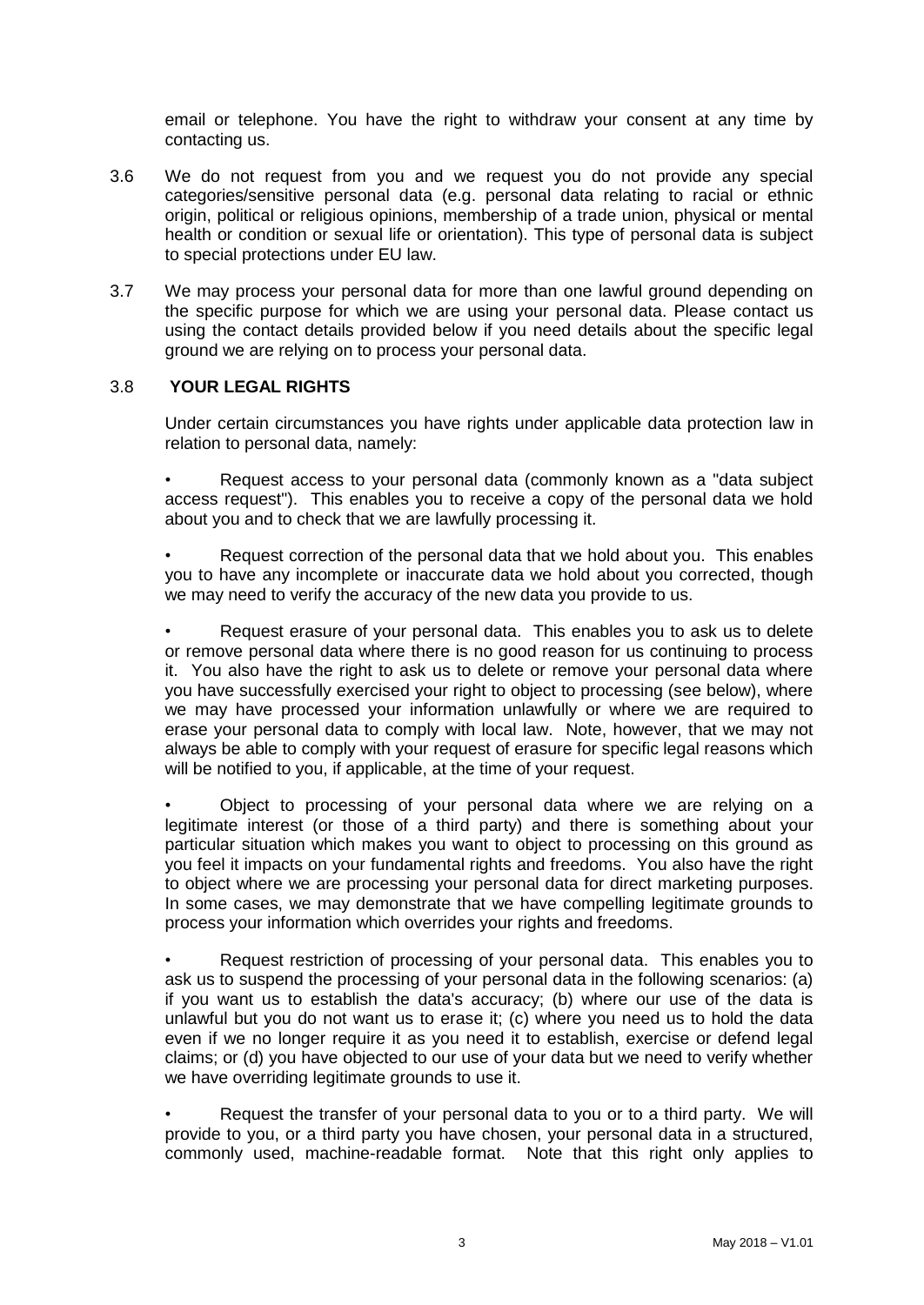automated information which you initially provided consent for us to use or where we used the information to perform a contract with you.

Withdraw consent at any time if and to the extent we are relying on consent as the legal basis to process your personal data. However, this will not affect the lawfulness of any processing carried out before you withdraw your consent. If you withdraw your consent, we may not be able to provide certain products or services to you. We will advise you if this is the case at the time you withdraw your consent.

Regarding your right to have your personal data erased, you can delete your user account with us at any time. Deleting your user account archives records of your User information with us.

You will not have to pay a fee to access your personal data (or to exercise any of the other rights). However, we may charge a reasonable fee if your request is clearly unfounded, repetitive or excessive. Alternatively, we may refuse to comply with your request in these circumstances. We may need to request specific information from you to help us confirm your identity and ensure your right to access your personal data (or to exercise any of your other rights). This is a security measure to ensure that personal data is not disclosed to any person who has no right to receive it. We may also contact you to ask you for further information in relation to your request to speed up our response.

In order to exercise one or more of your rights in respect of your personal data, you can do so by contacting us using the information provided in the Contact Us section below. We will respond to your request(s) as soon as reasonably practicable, but in any case within the legally required period of time.

You have the right to make a complaint at any time to the Data Protection Commission, the Irish supervisory authority for data protection issues (www.dataprotection.ie). We would, however, appreciate the chance to deal with your concerns before you approach the Data Protection Commission so please contact us in the first instance using the information listed in the Contact Us section below.

# 4 **MARKETING**

We may use your Identity, Contact, Technical, Usage and Profile Data to form a view on what we think you may want or need, or what may be of interest to you. This is how we decide which products, services and offers may be relevant for you. You will receive marketing communications from us if you have requested information from us or purchased services from us, or if you provided us with your details when you entered a competition or registered for a promotion, and, in each case, you have not opted out of receiving that marketing. You can opt out of any marketing communications from us at any time by using the "Unsubscribe" function at the bottom of the marketing email we send you.

# 5 **DISCLOSURE OF DATA TO OTHERS**

Except as set out in this Privacy Policy, we do not disclose to any third party personal data that we collect or you provide to us.

We may disclose your personal data to third parties expressly mentioned in this Privacy Policy and the following third parties: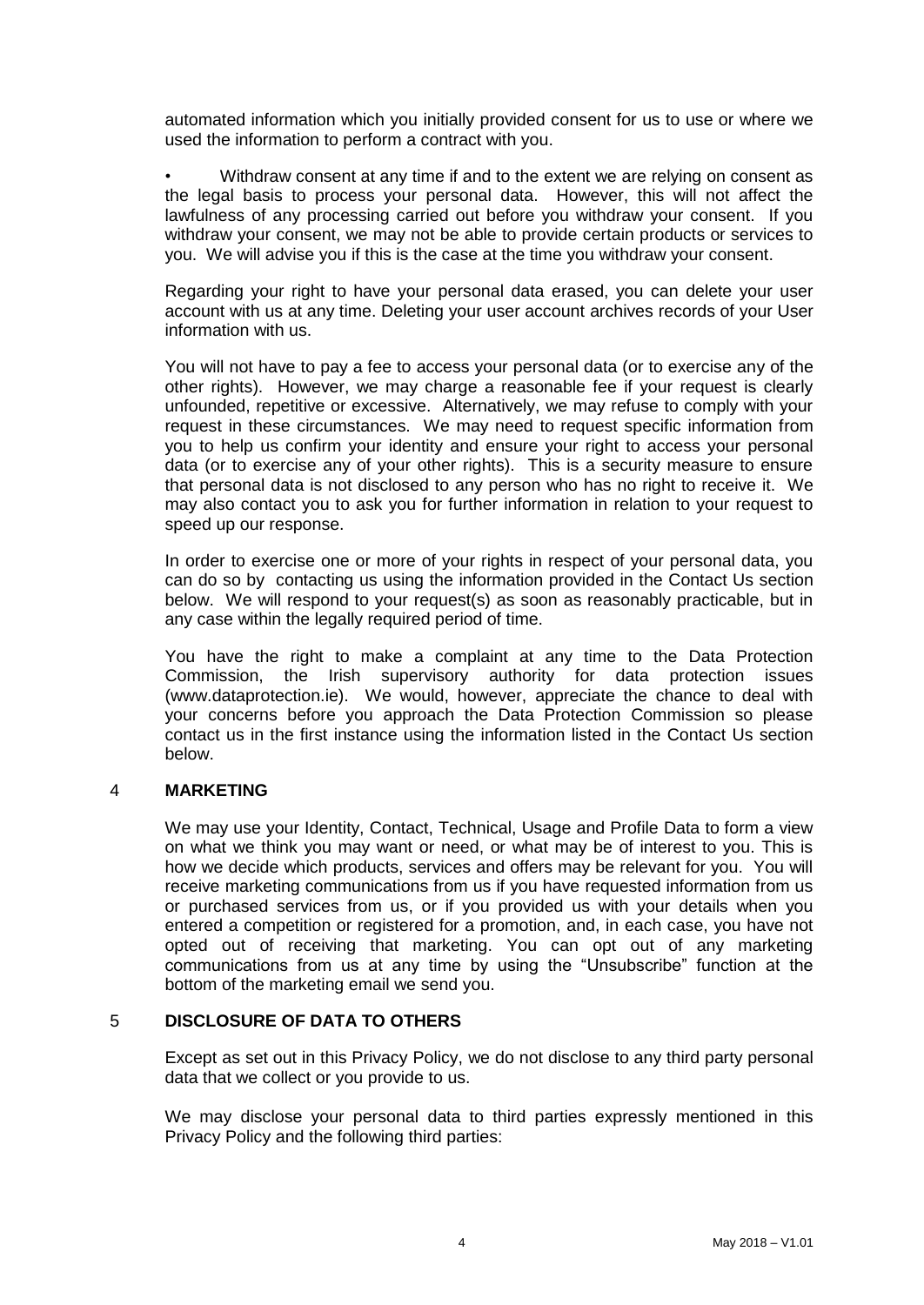- 5.1 If you have indicated at registration, or at any time during your time as a user of the Website, that you are happy to receive information or promotions from selected third parties about goods and services which may be of interest to you, we will send you such offers or information. See Marketing above on how to change your preferences;
- 5.2 any member of our group of companies, which means our subsidiaries, our ultimate holding company and its subsidiaries, where it is necessary to do so for the provision and administration of the services we provide to you;
- 5.3 we contract with other entities that perform certain tasks on our behalf and who are under our control ("Service Providers"). This is required in order to provide and manage the Website and one or more Service. Such Service Providers include IT systems suppliers and support, data storage, IT developers, insurance, credit card companies, payment processors, analytics companies, website hosting providers and other service providers;
- 5.4 professional advisors such as accountants, auditors, lawyers, bankers, insurers, and other outside professional advisors;
- 5.5 third parties to whom we may choose to sell, transfer, or merge parts of our business or our assets. Alternatively, we may seek to acquire other businesses or merge with them. If a change happens to our business, then the new owners may use your personal data in the same way as set out in this Privacy Policy;
- 5.6 entities that regulate or have jurisdiction over our business. We will disclose your personal data in order to comply with any legal obligation, if we are ordered to do so by a court of competent jurisdiction, law enforcement, regulatory or administrative authorities or in order to enforce or apply our Terms and Conditions and other agreements, or to protect the rights, property, or safety of our Customers, Website users or others. This includes exchanging personal data with third parties for the purposes of fraud protection and credit risk reduction.

We require all third parties to respect the security of your personal data and to treat it for their own purposes and only permit them to process your personal data for specified purposes and in accordance with our instructions. Unless prevented by applicable law, we will notify you when your personal data may be provided to third parties in ways other than explained above, and you may have the option to prevent such sharing at the time that we notify you.

# 6 **CUSTOMER AS CONTROLLER**

6.1 as Customer, you are the Data Controller (within the meaning of Data Protection Legislation) of the personal data you obtain from us, and we do not have any access to, or control over your use of personal data which is supplied to you under our Services. You warrant that your use of such personal data shall comply with Data Protection Legislation and you agree that you indemnify and agreed to keep us indemnified, against all loss, damage costs and expenses incurred by us as a result of your use of that personal data. Our Services are strictly provided to you on this basis.

# 7 **RECTIFICATION OF DATA**

Log in passwords are personal to the User and should not be shared with third parties. The User is responsible for the safekeeping of their password. RBLS is not responsible for any loss or damage suffered by a User as a result of other parties